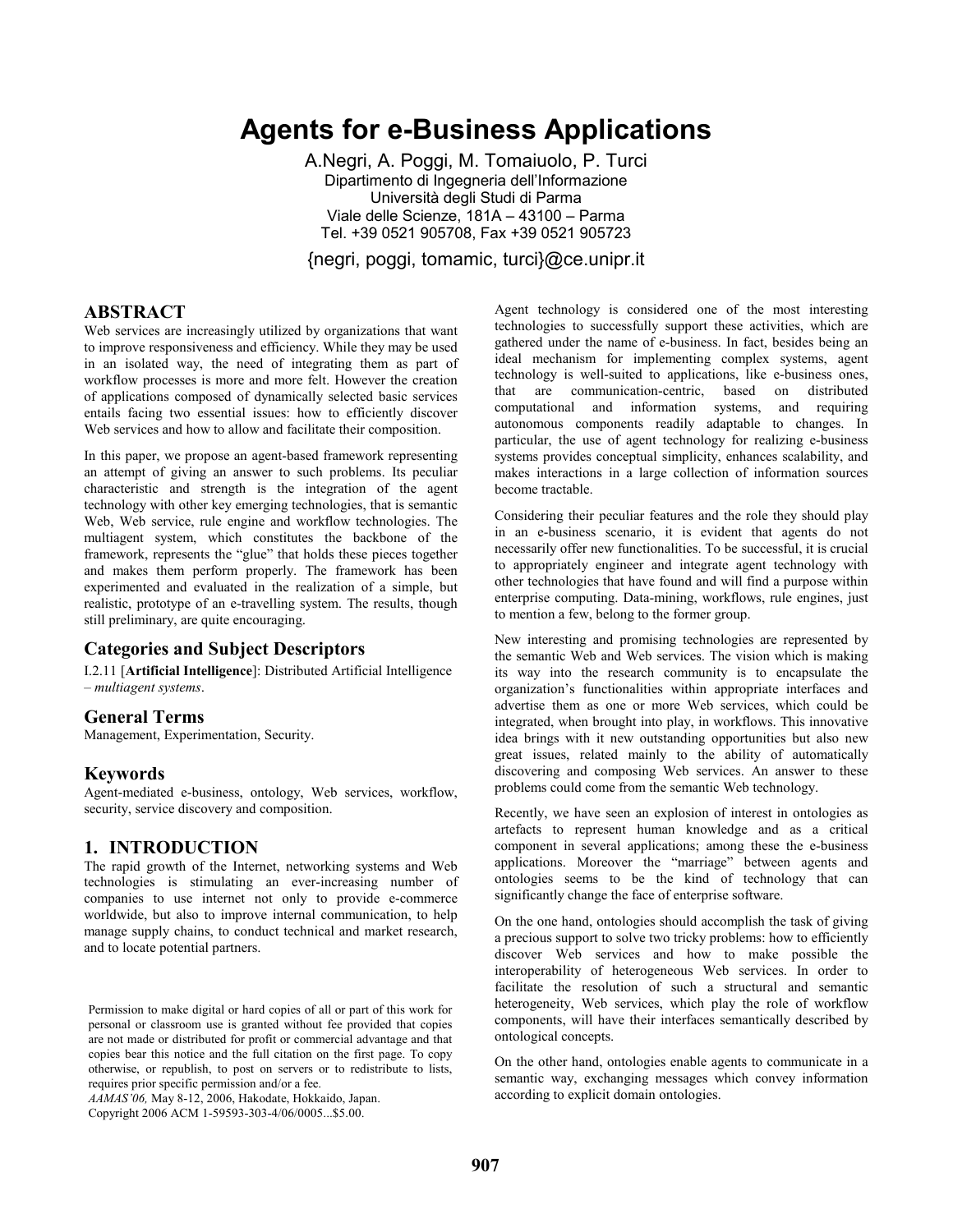In this scenario agents represent the "glue" that could hold these pieces together and make them perform properly.

Assuming to adopt an agent-based approach, a typical scenario of an e-business application would be characterized mainly by three actors: service providers, brokers and users, playing roles which would be allocated to different concrete agents. The system architecture would likely be organized in communities constituted by different kinds of agents: service providers, personal assistants and middle agents (e.g. service brokers, user profile managers, workflow managers, etc). In order to achieve their goals (semantic matching, service contracting and so on) these autonomous agents should be able to perform their tasks in cooperation or competition with other agents and to interoperate with external entities (e.g., legacy software systems). Moreover they should show reasoning capabilities and should have a support for dynamic behaviour modification based on business rules. Finally they should be able to build workflows, compose the external Web services and monitor their execution. The entire process should be supported by a distributed trust management.

Clearly the researchers are well aware that such a scenario is quite ambitious and the outlined objectives difficult to achieve in a short period. Indeed there are several overlooked technical issues and the present technology presents significant limitations. Nevertheless the realizations of prototype systems centred on the underlying infrastructure can be of great help in order to raise awareness of these issues and to delineate possible solutions.

Bearing in mind what said above, the aim of the present paper is to introduce a framework, under development at the University of Parma, for the realization of agent-based e-business applications.

In the next section we discuss the related work in the fields of the emergent and more established technologies which we aim at integrating with agent technology. Section 4 describes the framework aiming at being the basis for the realization of successful and innovative agent-based e-business applications. In this section we focus mainly on its architecture, the ontological support, the integration with a rule engine and our proposal for a distributed trust management. Section 5 shortly presents a prototype of an e-travelling system realized by using JADE and the aforementioned framework. Finally, we give some concluding remarks and present our future research directions.

## **2. RELATED WORK**

There is evidence from several research studies [2],[33] that agents represent one of the most suitable technologies which can be used to meet the performance needs for e-business applications. Indeed, agents provide both an appropriate level of abstraction in modelling e-business applications and a natural merging of object orientation and knowledge-based technologies that can facilitate the incorporation of reasoning, learning and high-level dialogue capabilities to realize intelligent and adaptive applications. In particular the current interest in using agents for developing e-business applications is rising mostly because different works have shown how agent technology can be leveraged if used together with technologies exploited in the Internet, that is, semantic Web, Web services and workflows [8],[10],[17],[21],[28],[32],[33].

Semantic Web technologies appear to be the right means to provide the semantic integration between data and processes across systems that can be owned by different enterprises [9]. This technology is not completely mature yet; some major activities related to the definition of languages for expressing the semantics of the Web are still in progress [22],[11]. Nevertheless different works have shown how the powerful synergism between agents and semantic Web could be very promising [28],[40] and some efforts have been made in order to define ontology models and develop tools suitable for agents aiming at being truly semantic aware agents. The research community contributions have been mainly devoted to cope with three different issues:

- The formal definition of a standard language for expressing semantics on the web which has led to the Web Ontology Language,
- The development of integral software infrastructures, for writing semantic web applications, offering a variety of tools to engineer ontologies. These supports for the construction of ontology-oriented and ontology-based applications are mainly thought for applications written by using the Java language,
- The development of ontological supports specifically thought for multiagent systems.

The second and third points are strictly connected to the first one since OWL is considered the reference language; therefore the work carried out, starting from OWL, has developed tools more suitable for different contexts.

As far as the second point is concerned, an interesting approach is characterized by the definition of a meta-model that closely reflects the OWL syntax and semantics. This is the case of the modelling APIs of Jena [25], which is the most famous and widely used tool in the sphere of the semantic web (and recently also in the context of multiagent systems), and the OWL API [4] framework. The latter consists of a high-level programmatic interface for accessing and manipulating OWL ontologies. To date, it is shipped with a reference implementation which is main memory-based and not optimized.

Considering the third point, the focus is on the specific needs of multiagent systems, and the objective is to provide a communication support enabling agent to perform the proper semantic checks on a given content expression. A significant example of the efforts made in this direction is represented by the ontological support of JADE [24], designed to represent, using Java objects, a taxonomy of concepts. Such semantically aware agents should then be able to discover, invoke, compose and monitor those Web resources that provide services. In order to make agents able to use a service, they need a computer interpretable description of the service itself and furthermore to know the means by which it is accessible. To that purpose, a community of researchers is developing an ontology of services, called OWL-S, with the aim of providing a semantic orientation to the description of Web services.

To enable software systems for e-business applications, security issues have to be carefully analysed and sound solutions have to be deployed. A number of different solutions for the problems of authentication and authorization in open systems have been proposed in the scientific literature, and some standards have emerged through the years. Most of them are based on some kind of PKI and signed certificates issued by a Certification Authority.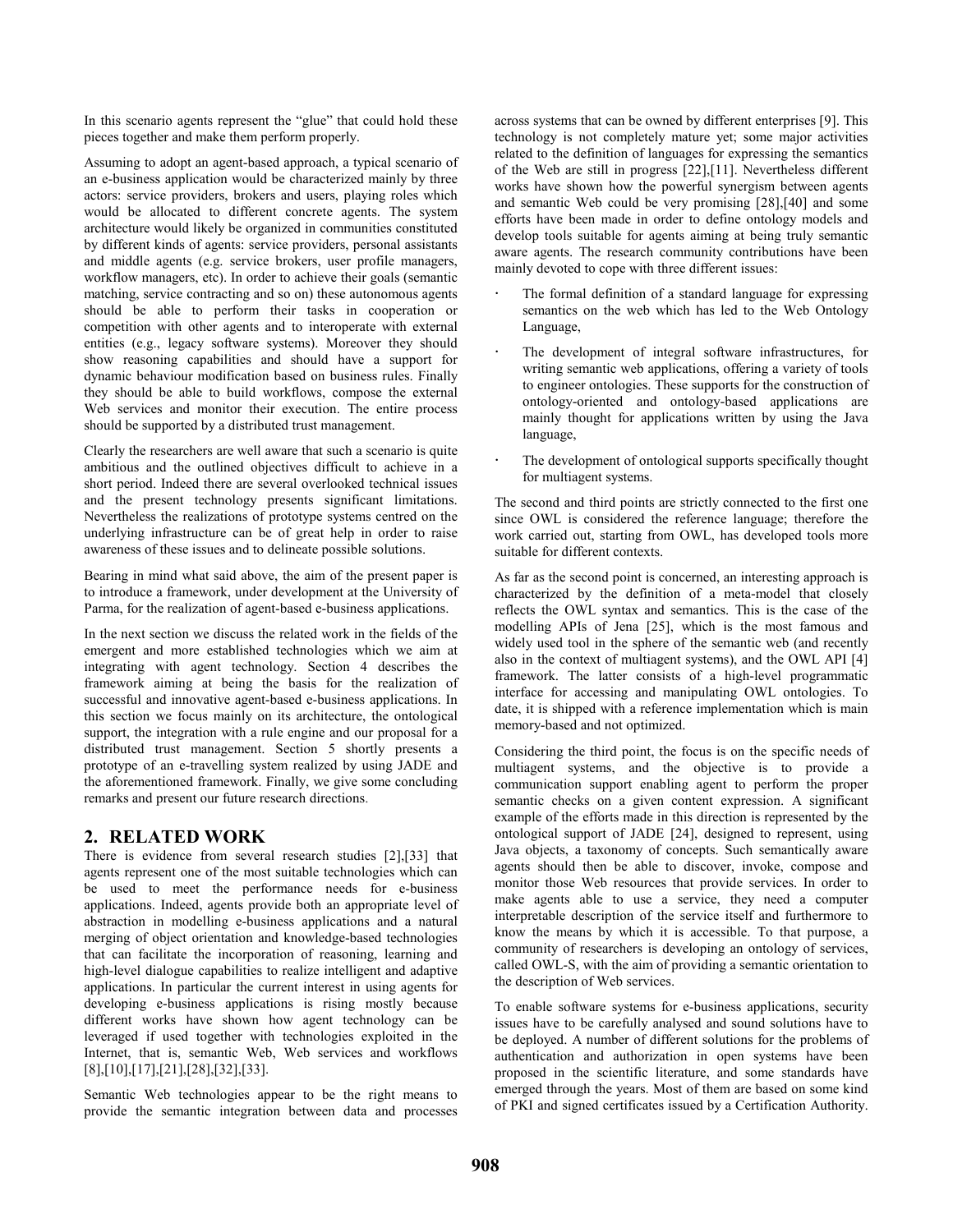In particular, this is the case of  $X.509$ , which is the best known and adopted standard for authentication and authorization. However, its weaknesses have been clearly demonstrated in a number of works [20], above all related to its (mainly politically motivated) effort to create a global directory of unique names. In any case, relying on an external entity as root of all certifications represents an additional, not directly controllable, point of failure for the whole system.

In contrast, different approaches have been proposed, based on local names. Both SDSI [1] and PetName Markup Language [29] allow local names to be used in a global scale by prefixing them with the public key of the principal defining them, in the form of (key, name) couples. This way, name conflicts are solved thanks to the uniqueness of the public keys. In [44], authors show that local names and YURLs are more robust than global names to phishing attacks, arguing the root for these attacks lie in the global namespace itself. Moreover, in [30],[31], authors shows that local names and a subset of the SDSI/SPKI standard [14] can be used to implement a distributed RBAC infrastructure, in which local names are interpreted as distributed roles, whose name is localized to their defining principal (key). In [14], delegation certificates are defined as s-expressions, to link separate namespaces and to delegate access rights among principals.

Local names and delegation certificates are the key to build systems adhering *trust management principles* [27]. These systems are completely distributed as they avoid any centralized authority. This way they can easily scale to large peer-to-peer networks, where each node is in charge of protecting its own resources and to show proper credentials when accessing resources of other nodes.

To conclude just a few remarks on JADE since it is considered the reference implementation of the FIPA specifications and one of the most used and promising agent development framework. The present release of JADE tries to provide agent developers with a support integrating almost all these technologies, even if in our opinion only partially. As a matter of fact, JADE agents can exploit an ontological model of the application domain to improve their interactions, are able to interact with external Web services [17] and finally different works have shown how the integration of a JADE agent with the Jess rule engine is feasible. But this simply represents a first step towards an effective integration with the aim of supporting real e-business applications. In fact a detailed analysis shows its weaknesses.

The idea which mostly inspired the design of the JADE content language and ontological support was to define an ontology independent abstract model of the content language that could be subsequently bound to any domain ontology representation expressed using an object-oriented data model. This ontological support has been conceived when the Semantic Web was on its very early stage of research and development and OWL was not already established as a standard. Consequently its expressive power is clearly limited with respect to OWL and basically allows expressing taxonomy of concepts, predicate and actions and therefore it is not able to represent completely the different application domains where JADE agent may be used.

JADE provides the integration with the JESS rule engine [26], which is probably the most known Java rule engine implementing the Rete algorithm [16]. This integration is realized through a socalled JessBehaviour that allows the encapsulation of a JESS rule engine inside a JADE agent and has the duty of storing and retrieving information in/from the rule engine. The main limits of this solution are: i) the rule engine is completely hidden to the other agents of the system and there is not any support for the cooperation among different rule-based agents (i.e., agents encapsulating a JESS rule engine) and ii) JESS is a commercial software and so we have additional costs if we plan to realize commercial applications by using JADE together with JESS.

At the beginning of the last year a new release of JADE was announced providing a service allowing the integration of agents with Web services. This service, called WSIGS (Web Services Integration Gateway Service), is a stand alone, encapsulated application that provides transparent, bidirectional transformations between JADE agent services and Web services [17]. To date, the WSIG supports only simple WSDL description of Web services, without taking into account emerging technologies related to the semantic Web, like OWL-S specifications. Another limit of this integration service is that it does not provide any means that agents can use to automatically compose Web services.

Finally, JADE also provides some basic facilities, to sign and/or encrypt ACL messages. But, to have a complete and usable security infrastructure, these facilities must be augmented with tools enabling the distributed management of trust relationships.

# **3. EXTENDING JADE FOR E-BUSINESS APPLICATIONS**

To overcome the limits of the present release of JADE, we have realized GAIN (Grid Agent INfrastructure), an agent based framework that allows the automatic composition of Grid tasks and Web services through the use of workflow technologies [32]. Its architecture is based on a society of agents, mostly composed of two kinds of agents: component managers and workflow managers.

Each component manager is associated to one or more Web services and is responsible for the interaction with them. Through the use of the WSIG JADE add-on, the component managers are able to invoke a Web service, converting ACL messages into WSDL descriptions and vice versa. Moreover, a component manager allows a flexible provision of services defining "on the fly" the features of the services (prize, timing, etc.) through a set of business rules managed by a rule engine and modifiable by the operators of the service provider through a Web interface.

Workflow managers have the goal of supporting users in the process of building the workflows, composing external Web services and monitoring their execution. To accomplish this complex activity the workflow managers provide the users with two alternative automatic procedures:

Predefined workflow; the workflow is extracted from a repository of standard and common templates, e.g. templates used in previous computations. In this case the duty of the workflow manager is to support the user in the selection of the most appropriate Web services for the execution of the different workflow tasks. The workflow manager is able to select a matching service thanks to the exploitation of a shared ontology that gives a common knowledge background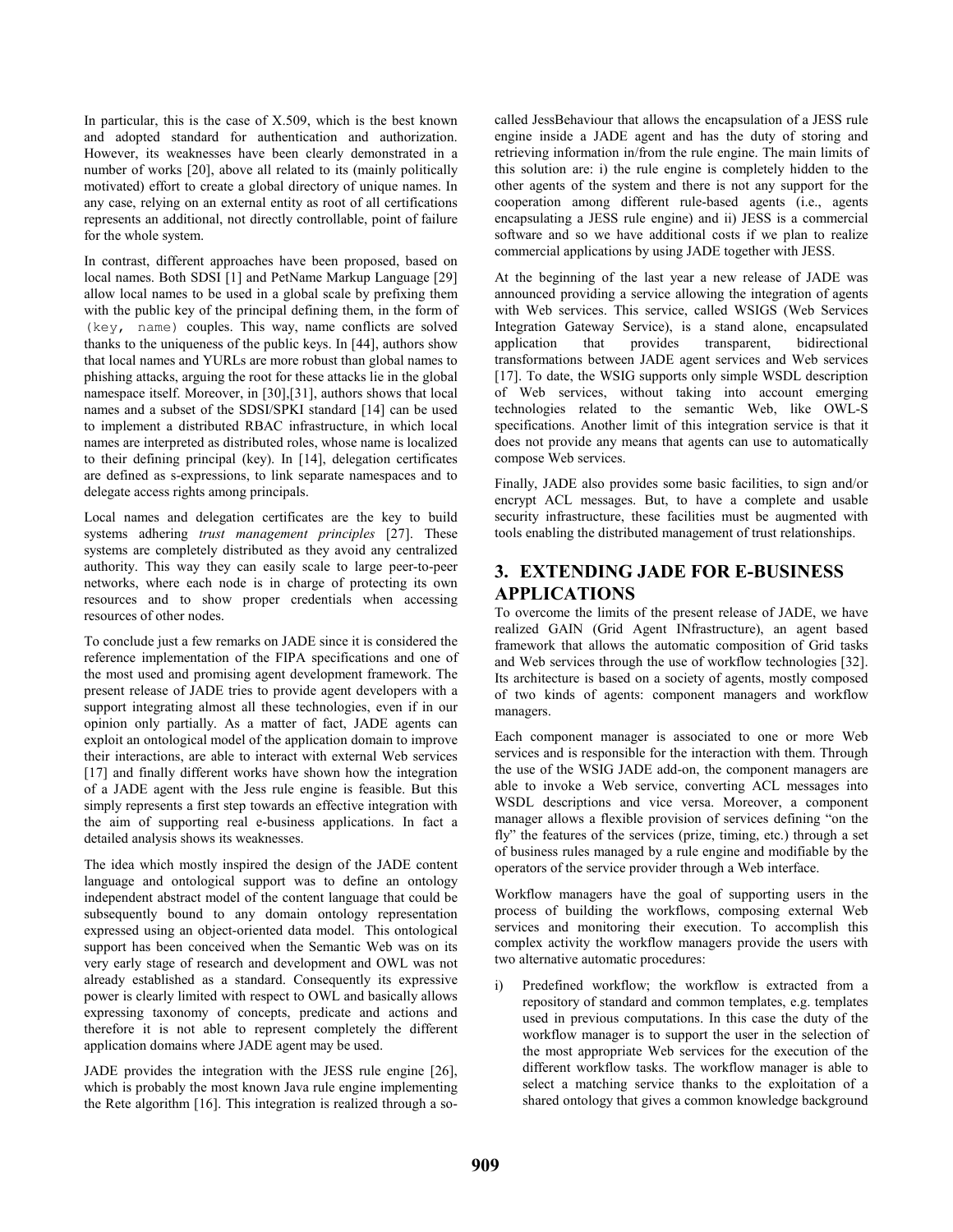to all the agents in the system.

ii) Dynamic workflow; the workflow manager, according to the user's requirements, creates a new workflow, composing the atomic services available in the system. This is done by applying a planner (we have realized extending the SGP planner [39]) that works on the operators extracted from the OWL-S descriptions of the Web services, provided by component managers. After the composition of the final workflow, the workflow manager is able to update it and possibly replace those Web services that are failed or no more available or cannot satisfy the execution time constraints.

Moreover, GAIN offers to the users the possibility of manually building workflows. In this case, a personal assistant (i.e. an agent, associated with each user active in the system, responsible for the interaction between the user and the other parts of the system) helps its user presenting her/him the tasks (Web services) that can be composed and possibly informing her/him when the realized workflow does not satisfy the composition rules, coming from the related OWL-S descriptions. When a complete workflow is realized, the user can ask its personal assistant to delegate the workflow execution to a workflow manager. The enactment is clearly a problematic phase. When a workflow is going to be executed, a Web service could be no more available due to the expiration of a timeout, a failure of a resource or other unpredictable problems. In this case the workflow manager helps the user finding a new solution, creating a new contract phase with all the component managers that are able to satisfy the task and suggesting to the user the replacement of the failed service with the new one.

So far we have given a concise description of the system architecture and the responsibilities of the major system components, intentionally leaving out the treatment of the issues connected to the tools needed by the agents, in order to carried out their activities. In the following subsections, we will go into details, illustrating our proposals and the implemented tools.

# **3.1 Ontological Support**

As highlighted several times within this paper, the multi-agent systems "powered" with an ontological support seem to be the key to the success of the e-business applications. JADE already makes available an ontological support but as mentioned above it is quite limited. In order to provide a JADE agent with an adequate expressive power (i.e., equivalent to the one offered by OWL DL), it is necessary either to replace or to integrate the JADE ontological support. In the attempt of finding a suitable solution to this problem one has to choose among the proposals described above and others, each characterized by different domain knowledge modelling techniques and answering different needs. The majority of the research work in this field is thought for the semantic Web. But while in the vision of the semantic Web the increasing interest in ontologies is driven by the large volumes of information available and by the need of automating many information retrieval activities, in the agent context the focal point is slightly different and it is mainly on communicative acts communications which implies actions. Agents would use ontologies to perform the proper semantic checks on a given content expression, and therefore ontologies should include concepts (objects of the domain of the discourse) but also predicates (assertions on properties of concepts) and actions (that agents can perform in the domain). Moreover a peculiar characteristic of the agent community is the heterogeneity of resources available and the roles played by different agents of a system. This leads us to claim that a one-level approach, based on a single ontology model and the corresponding tool, with the aim of being omni comprehensive seems to be seldom feasible. In our opinion a good compromise is represented by choosing different approaches in different contexts. Our solution was to realize a compound tool, called OWLBeans [8], that allows the use of ontologies described by using OWL DL [3]. These ontologies can be used by agents for performing their tasks in cooperation with other agents, for interoperating with external entities (e.g., legacy software systems) and for performing a semantic matching of Web services, described by using OWL-S and having inputs and outputs associated with concepts belonging to a domain ontology.

OWLBeans is based on a two-level approach with the aim of coping with both the issues of managing complex ontologies and of providing ontology management support to lightweight agents, which seldom need to deal with the whole complexity of a OWL DL ontology. Therefore, lightweight agents maintain the simple JADE ontology support whereas one or more dedicated agents, acting as ontology servers, are able to use and manage complete OWL DL ontologies and provide the service to the agents that need it.

The main functionality of OWLBeans is to extract JADE ontologies from OWL DL ontologies realizing a set of ontologies usable by JADE agents, with the obvious shortcoming that not all the information maintained in the original OWL ontologies are taken into account. Therefore, for all those systems that need a complete support for OWL DL ontologies, OWLBeans offers a set of ontology server agents implemented as JADE agents, providing a common knowledge base and reasoning facilities. These ontology servers use the Jena toolkit to load, maintain and reasoning about OWL ontologies. The other agents of the system do not need to know anything about the Jena toolkit given that these ontology servers provide them with a set of simple actions for querying and manipulating the ontologies. Furthermore, ontology servers take into account proper authorization mechanisms. In particular, the underlying trust management support (discussed in the following subsection) has been leveraged to implement a certificate-based access control. Only authenticated and authorized principals will be granted access to managed ontologies. A delegation mechanism allows the creation of communities of trusted entities, which can share a common ontology, centrally managed by the ontology server.

Finally, despite the fact that the JADE ontological support is quite simple, it could still be complex for some devices with limited resources such as smart phones. This is the reason why we have decided to improve OWLBeans adding a further feature which allows agents to import taxonomies and classifications from OWL ontologies, in the form of a hierarchy of Java classes with the purpose of providing very simple artefacts to access structured information. Given its modular architecture, based on an intermediate ontology model, OWLBeans also provides further functionalities, e.g., saving a JADE ontology into an OWL file, or generating a package of JavaBeans from the description provided by a JADE ontology.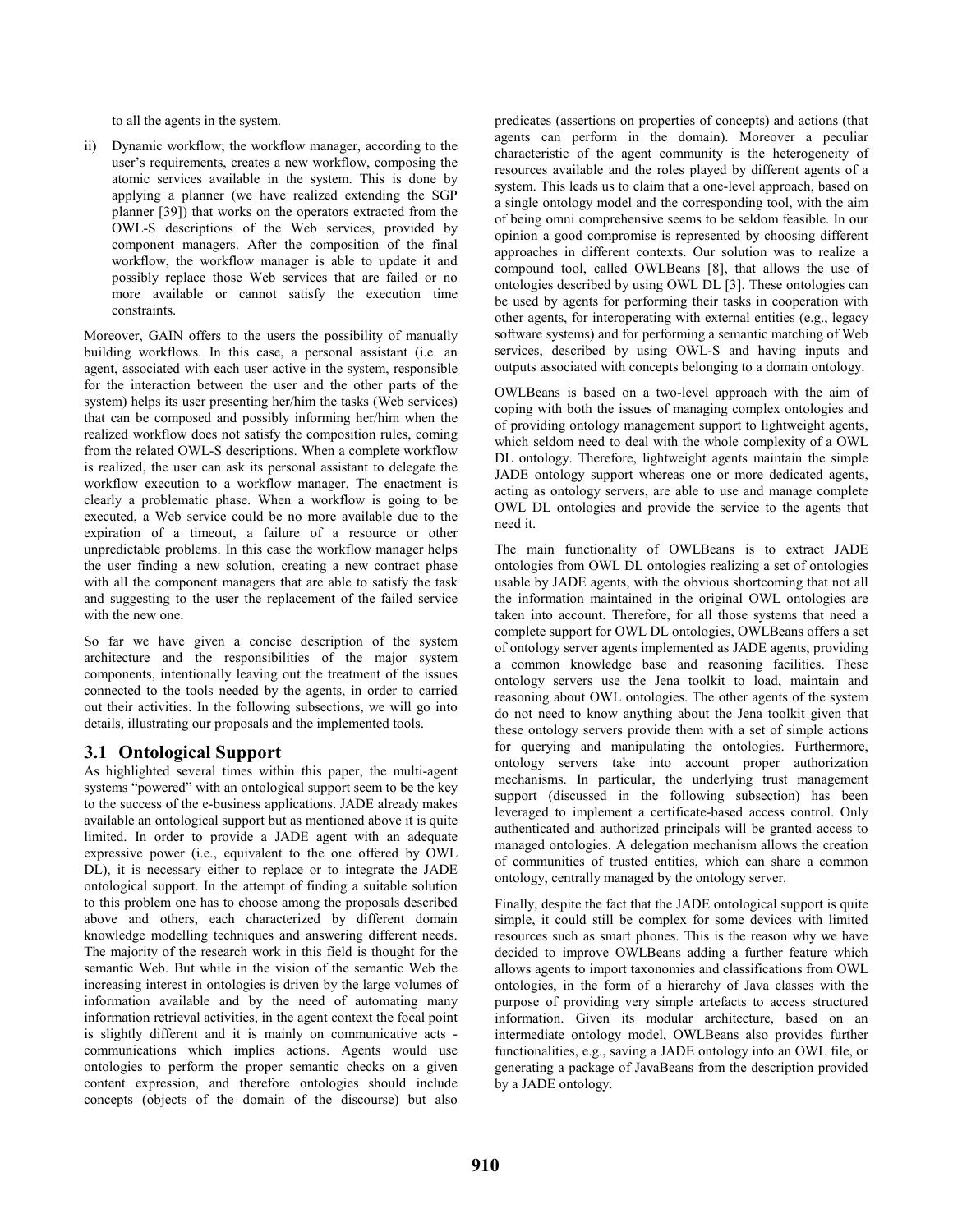## **3.2 Production Rule Management**

As for the ontological support, in order to cope with the limits of the current JADE support for rule engines, we realized a software library, called D4J (Drools4JADE) [6], that integrates JADE agents with the Drools rule engine [13]. Drools is a well known, freeware implementation of the so-called Rete-OO algorithm. Apart of its open-source availability, one of the main advantages of Drools is exactly the fact that it is not just a literal implementation of the Rete algorithm, but rather an adaptation for the object-oriented world. This greatly eases the burden of integrating the rule engine and the application rules with the existing external objects. In Drools, asserted facts are simple Java objects, that can be modified through their public methods and properties. Where Jess requires hundreds of lines of code, for example to simply access an ACL message mapped into a Java object, Drools rules can obtain the same result in a dozen of easyreading code lines.

D4J guarantees both the advantages of full rule-based agents, i.e., agent whose behaviour and/or knowledge is expressed by means of rules [23],[38], and the advantages of rule-enhanced agents, i.e., agents whose behaviour is not normally expressed by means of rules, but that use a rule engine as additional component to perform specific reasoning, learning or knowledge acquisition tasks [19]. In facts, in D4J, the Drools rule-engine is integrated into an agent as a JADE behaviour, but it also provides an API for interacting with it through ACL messages allowing both remote storing and retrieval of knowledge and the cooperation among different rule-based agents. Moreover, this API allows rules mobility, i.e., a rule-based agent can move a rule to another rulebased agent.

Given their nature, business rules often refer to domain specific concepts and, especially when dealing with data on the semantic Web, these concepts are part of a domain ontology. To better support this scenario, rule-enhanced JADE agents should be augmented with a tool for the automatic transformation of concepts, relations and individuals of an OWL ontology [5] to java classes, properties, and instances. The D4J framework can be integrated with OWLBeans, which enables the extraction of JavaBeans from an OWL ontology. The JavaBeans can then be directly asserted as facts into the working memory of Drools.

#### **3.3 Distributed Trust Management**

Out of the box e-business applications are not certainly possible if security problems are not analyzed and addressed. Our framework supports the implementation and deployment of secure systems, adhering trust management principles. For this purpose, local names, interpreted as distributed roles, and delegation certificates are made available, to build peer-to-peer networks of trusted entities.

The accurate release of authorizations is often the most critical point of security systems. Ideally, systems should respect the principle of *least privilege*, but this often contrasts with other requirements, as easiness of understanding, scalability and manageability. In this respect, the RBAC model [37] has proven to be a good abstraction to manage large and complex systems, up to corporate and virtual-organizations environments.

Following the RBAC model, each resource manager of our system (i.e. each node in the peer-to-peer network) has to deal with three main concepts: principals (i.e. authenticable entities which act as users of resources and services), permissions (i.e. rights to access resources or use services) and roles [12].

A many to many relationship binds principals and the roles they are assigned to. In the same way, a many to many relationship binds permissions and the roles they are granted to, thus creating a level of indirection between a principal and his access rights. This also leads to a better separation of duties (between the assignment of principals to roles and the definition of role permissions), to implement privilege inheritance schemes among superior and subordinate roles and to permit temporary delegations of some of the assigned roles towards other principals. The fundamental principle here is that each node is in charge of defining its own roles, and of assigning principals to them.

Dynamic delegation of access rights is made possible through the use of delegation certificates, whose structure is based on the theory of [14]. But we have avoided s-expressions, preferring XML to them, as it provides a better ground to exploit and integrate standard technologies. In particular, in recent times SAML [36] have emerged as a language to express properties of authenticable principals, encoded in the generic form of signed security assertions. SAML assertions can easily bind public keys to local names, and certify the links between two different local namespaces, as it happens in SDSI/SPKI certificates.

Both providers and consumers of services exploit this infrastructure to build a distributed P2P network of trust relationships, embodied and quantified in terms of signed delegation certificates. These certificates, attached to signed request messages, list the set of roles the requester is assigned to, and they are signed by trusted authorities according to customizable policies. The delegation certificates owned by the agents can also be used to delegate roles, and thus access rights, to other agents, to allow them to complete the requested tasks or to achieve delegated goals [7].

Delegation is particularly important to deal with the activation of intermediate agents, acting between the human user and the concrete service providers, i.e. personal agents, workflow managers and agents providing composite services. In this case, privileges must be forwarded in the form of delegation certificates from the user toward each agent in the chain, up to the final service provider, which will check them for consistency with local security policies. These policies are stored and managed locally as XACML documents [43].

It is worth noting that similar solutions are made possible in GRID environments by issuing *proxy certificates* [41]. These are essentially locally signed X.509 certificates, allowing not only to specify the identity of a subject, but also to grant only a limited set of privileges to it. But, being an extension to the X.509 standard, they end up with neither being fully compliant with existing infrastructures, nor avoiding the fundamental problem of centralized authorities. Besides, they do not even enjoy the advantages of XML-based solutions, as human readability, extensibility and interoperability.

To cope with the security problems coming from the remote utilization of the rule engine and from the mobility of rules, also D4J exploits this security layer to implement: i) the authentication of the agents, ii) the checking of permissions owned by the agents,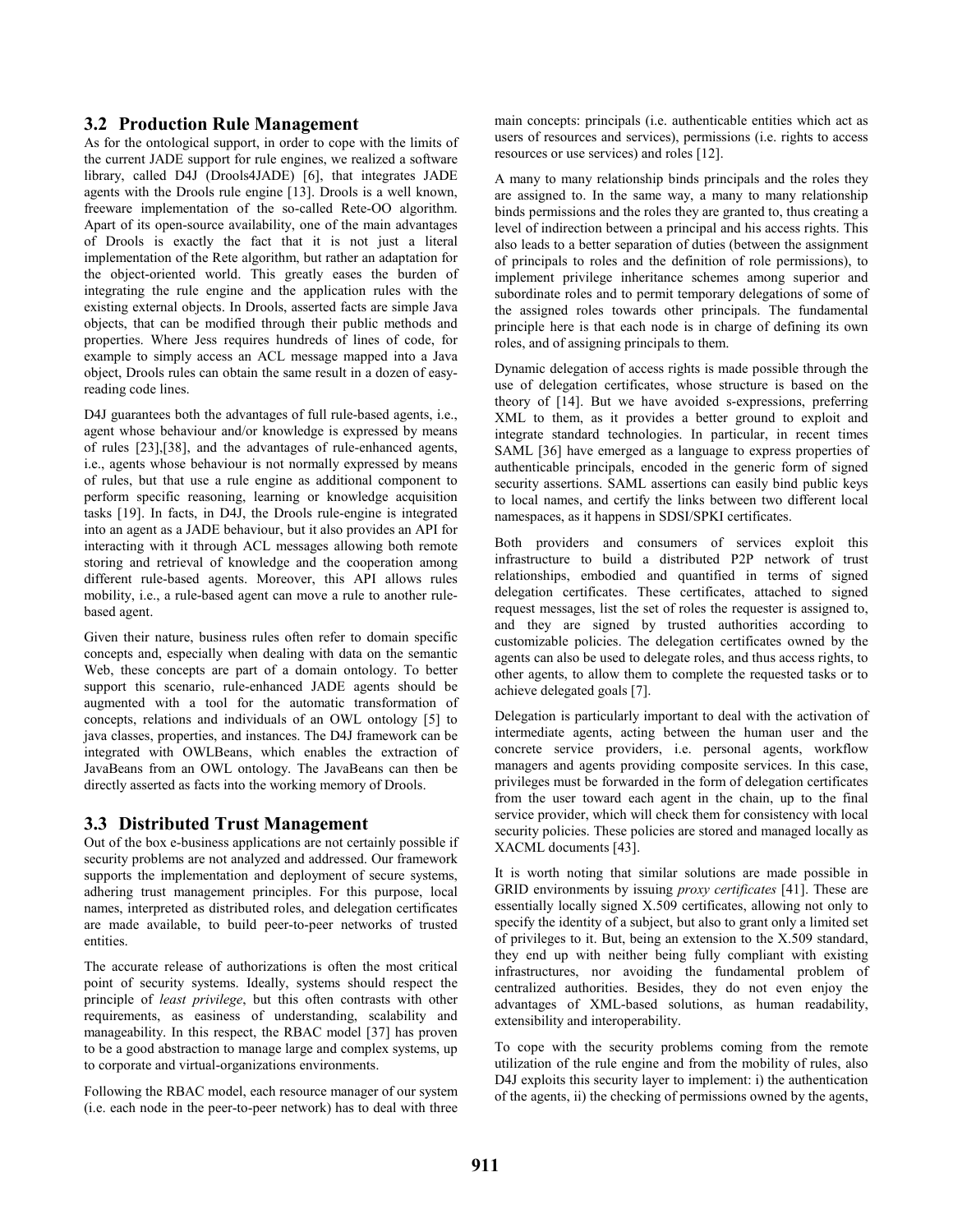and iii) the delegation from an agent to another agents of its permissions. Therefore, only authenticated and authorized agents can successfully ask another to store and retrieve knowledge or to accept new rules. In D4J, the infrastructure is used to enforce security policies at two different levels: proper authorization is necessary to modify the working memory and the rule set of an agent; moreover, each rule is associated with a specific protection domain, limiting the resources made accessible when it is scheduled for execution.

## **4. AN E-TRAVELLING APPLICATION**

The framework has been experimented in the realization of a prototype of an e-travelling system which provides both atomic services (e.g., the purchase of a flight ticket) and composite services (e.g., the reservation of various hotels and restaurants and the purchase of flight tickets for a business or holiday trip). The behaviour of this system can be described introducing three different kinds of actors: service providers, service brokers and users.

Service providers provide atomic services and make them available through a set of Web services.

Service brokers help other agents to find services and to compose them. All brokers share an ontological model to describe the provided services. Service providers that like to register to one of these brokers need to provide the mapping of their Web services to such an ontological model. Travel operators have also the opportunity of directly delegating the complete management of their services to one or more service brokers. In this case, travel operators and service brokers need to share the service status (i.e., the free/busy places of a flight, the free/busy rooms of a hotel, etc.) and travel operators need to provide their service brokers with the business rules in order to make them able to compute the prices of the services. Business rules are not static, but need to be dynamically updated by the travel operators. For this reason, service brokers provide a Web interface that allows a travel operator to list its business rules, add and remove new rules and identify dependencies among them.

A user interacts with a service broker through a Web interface too. She/he can either ask for an atomic service, receiving from the broker an ordered list of the feasible solutions that should satisfy her/his requirements, or a composite service, receiving, for example, information concerning the bookings and tickets needed for a trip or the different prices of the services necessary to organize a conference. In particular, in the case of a composed service, the Web interface assists her/him in defining the composed service through a graphical construction of a workflow in which each step corresponds to a component of the service. This is an iterative process that, for instance, initially allows a user to fix the ticket for flights and the booking for hotels, and then, after all the terms have been settled (dates, places, etc.), to add booking for special restaurants, purchasing of tickets for theatres plays, etc.

Moreover, service brokers maintain a profile of registered users and use such profiles to send them information about special offers that can be of their interest.

The core of the realized system is a multi-agent system that is deployed on the servers of the service brokers. Service providers have only the duty of maintaining the servers managing their services (the service management can also be delegated to the service brokers). Users need simply a Web browser and an Internet connection.

The multi-agent system is based on five types of agents: service providers, workflow managers, personal assistants, user profile managers and service brokers. Figure 1 shows the interactions between the different types of agents and between the agents and the software systems used by the providers to manage the services they offer.

Service providers are agents that combine the behaviour of a GAIN component manager agent powered by the D4J framework. These agents have the following responsibilities: i) to provide an interface (compliant to the ontology shared by service brokers) for the Web services offered by the providers' management systems, ii) to advertise the offered services at the service brokers (a service provider can offer services through different service brokers), and iii) to manage the business rules used to compute the features of booking and selling contracts.



#### **Figure 1 – Interactions between the different types of agents and between agents and service management systems.**

Workflow managers are instances of the GAIN workflow manager agent and so their responsibilities concern mostly the management of workflows, strictly related to the composition of services. In particular, they are responsible for: i) checking the workflow submitted by the users, ii) building and/or completing the workflows that satisfy the requests of the users, iii) starting and monitoring the execution of the workflows, and possibly iv) updating the workflow structure if a component fails during its execution. They receive an explicit delegation from the user's personal assistant, which is responsible for providing them with all privileges needed to accomplish the task. These privileges can be further delegated to service providers, in order to enable access to crucial resources.

Personal assistants are agents that are in charge of helping service provider operators and customers of the system in their actions. In particular, they help service provider operators in the maintenance of business rules and customers in both the searching and execution of atomic services and in the construction and execution of composite services. Moreover, they have the duty of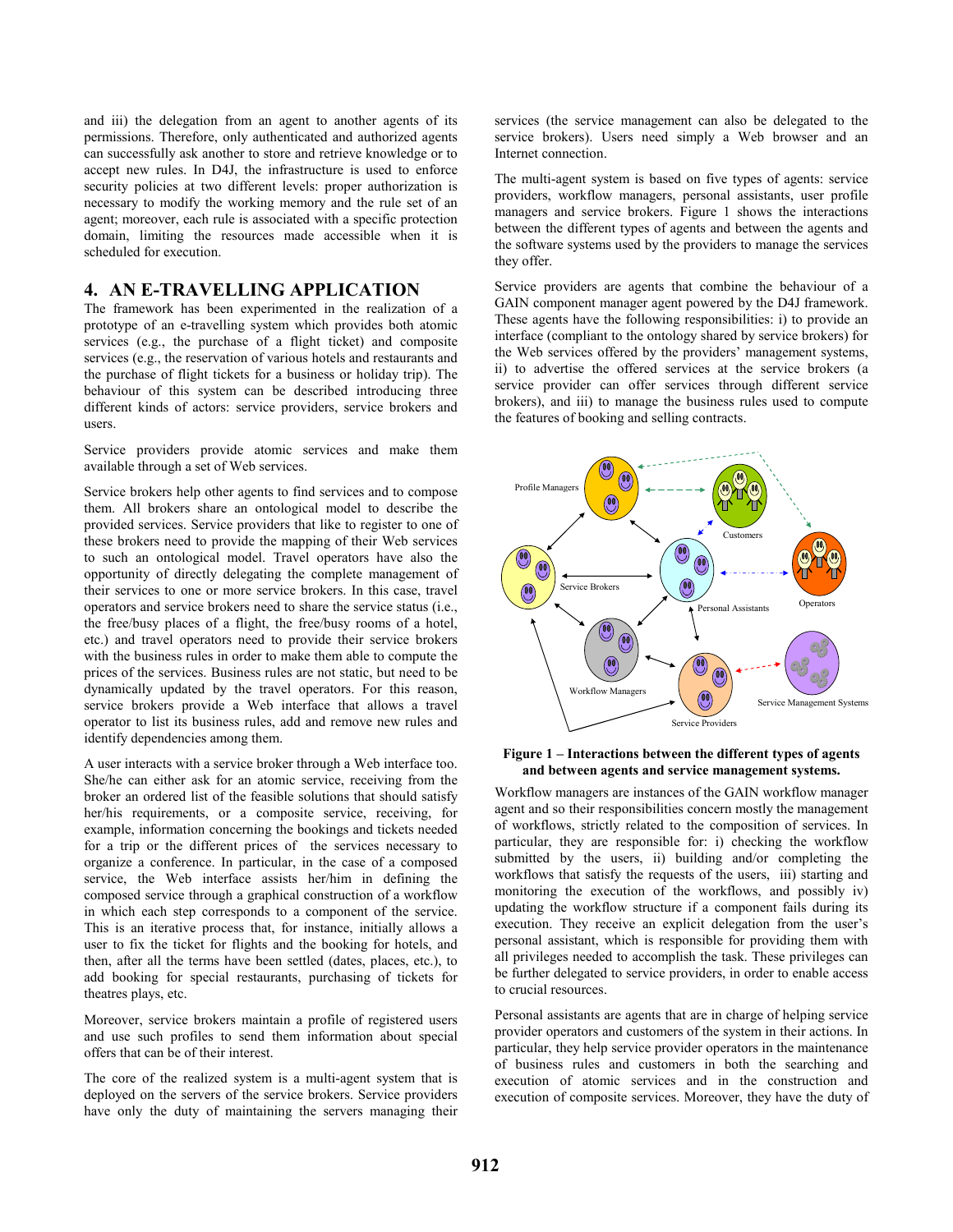building and updating the profile of the users of the system. Users interact with the personal assistants through Web servers. On the one hand, these Web servers provide users with the appropriate Web interfaces. On the other hand, they allow the personal assistants to push information to the users.

Personal assistants are respectively created and destroyed at the login and logoff of the users. Therefore, personal assistants need to delegate the maintenance of the user profiles to persistent agents, called profile managers. These agents are mainly responsible for exchanging the user profiles with the personal assistants when they are created and destroyed. Moreover, they have the duty of exploiting user profiles to look for new and advantageous offers (e.g., airplane tickets with reduced prize) that may be of interest and possibly to send users information about them through emails. Personal assistants are also responsible for the management of user's credentials, in the form of identity certificates submitted directly by the user at login, and other delegation certificates received by other peers in the course of business interactions.

Service brokers are the agents managing information about the services offered by the connected service providers. In fact, on the one hand, service providers register their services by the service brokers sending them an OWL-S description of their services. On the other hand, both personal assistants and workflow managers can send queries to the service brokers to look for services satisfying user requirements.

Up to now, we have not experimented the system with real users and real services, instead we have tested and evaluated the system functionalities implementing some "artificial" services and involving a group of students, acting either as service provider operators or as customers. Some of the information used by the service providers, implemented just for the experimentation of the system, comes from the Web site of some real service providers (e.g., flight companies, hotel brokers, etc.). With the view to doing it, we have realized an application able to get information from a Web site and then to make available this information through a Web service. This application is independent from the structure of the Web site because it builds queries and extracts information from the responses on the basis of an XML file containing the patterns of both queries and answers. Therefore, we are able to simulate a set of different service providers by simply defining the patterns for querying the Web site of a service.

# **5. CONCLUSION**

In this paper, we have presented an agent-based framework for realizing e-business systems that integrates agent technology with other technologies that have found, and will find, a purpose within enterprise computing: web services, workflows, ontologies and rule engines.

We are well aware that the current multi-agent solutions, aiming at facilitating and supporting the realization of e-business applications, need to be improved since the technologies used are still not completely mature. However a lot of researchers and software developers are really interested in giving a significant contribution in this direction, driven by the motivation of providing a strengthening of the related standards and new methodologies, algorithms and implementations to realize real flexible, adaptive intelligent e-business systems [2],[15].

Our future activities will be oriented towards the aforementioned goal. In particular, we will continue working on the JADE software environment in order to both improve the integration of the JADE agents with the most interesting knowledge and internet-oriented technologies and realize real adaptive agents that will be the basis of next and future e-business applications. At present, we are working in two main directions: i) to provide a full OWL DL support through a home-made framework supplying ontology management and reasoning functionalities, with the main purpose of reducing the amount of computational resources and time required (with respect to the Jena engine), ii) to enhance the agent-based and graphical support, that users can currently use when they define their workflows or modify the set of business rules controlling their services.

# **6. REFERENCES**

- [1] Abadi, M. On SDSI's Linked Local Name Spaces. Journal of Computer Security 6(1-2):3-22.1998.
- [2] AgentLink III. Agent Technology Roadmap. Available from http://www.swsi.org/resources/wsmf-paper.pdf.
- [3] Akkermans, H. Intelligent E-Business From Technology to Value. IEEE Intelligent Systems, 16(4):8-10, 2001.
- [4] Bechhofer, R. Volz, and P. Lord. Cooking the semantic web with the OWL API. In Proc. Int Semantic Web Conference, pp. 659-675, Sanibel Island, FL, 2003.
- [5] Bechhofer, S., van Harmelen, F., Hendler, J. Horrocks, I., McGuinness, D.L., Patel-Schneider, P.F., & Stein, L.A. OWL Web Ontology Language Reference. 2004. Available from http://www.w3.org/TR/owl-ref/.
- [6] Beneventi, A., Poggi, A., Tomaiuolo, M., & Turci, P. Integrating Rule and Agent-Based Programming to Realize Complex Systems. WSEAS Trans. on Information Science and Applications, 1(1):422-427, 2004.
- [7] Bergenti, F., Rimassa, G., Somacher, M., Botelho, L.M. A FIPA Compliant Goal Delegation Protocol. Communication in Multiagent Systems, Vol. 2650, pp. 223-238. 2003. Springer.
- [8] Bergenti, F., Poggi, A., Tomaiuolo, M., Turci, P. An Ontology Support for Semantic Aware Agents. In Proc. Seventh International Bi-Conference Workshop on Agent-Oriented Information Systems (AOIS-2005 @ AAMAS), Utrecht, The Netherlands, 2005.
- [9] Berners-Lee, T., Hendler, J., Lassila O. The Semantic Web A new form of Web content that is meaningful to computers will unleash a revolution of new possibilities.  $284(5)$ : 34-43, 2001.
- [10] Buhler P.A., Vidal, J.M. Towards Adaptive Workflow Enactment Using Multiagent Systems. Information Technology and Management, 6(1):61-87, 2005.
- [11] de Bruijn, J., Polleres, A., Lara, R., Fensel, D. OWL DL vs. OWL Flight: Conceptual Modeling and Reasoning for the Semantic Web. In Proc. of the 14th Int. World Wide Web Conference (WWW2005), pp. 623-632, Chiba, Japan, 2005.
- [12] Chadwick, D.W., Otenko, A. RBAC Policies in XML for X.509 Based Privilege Management. In Proc. of the 17th Int. Conf. on Information Security (SEC2002), pp. 39-54, 2002.